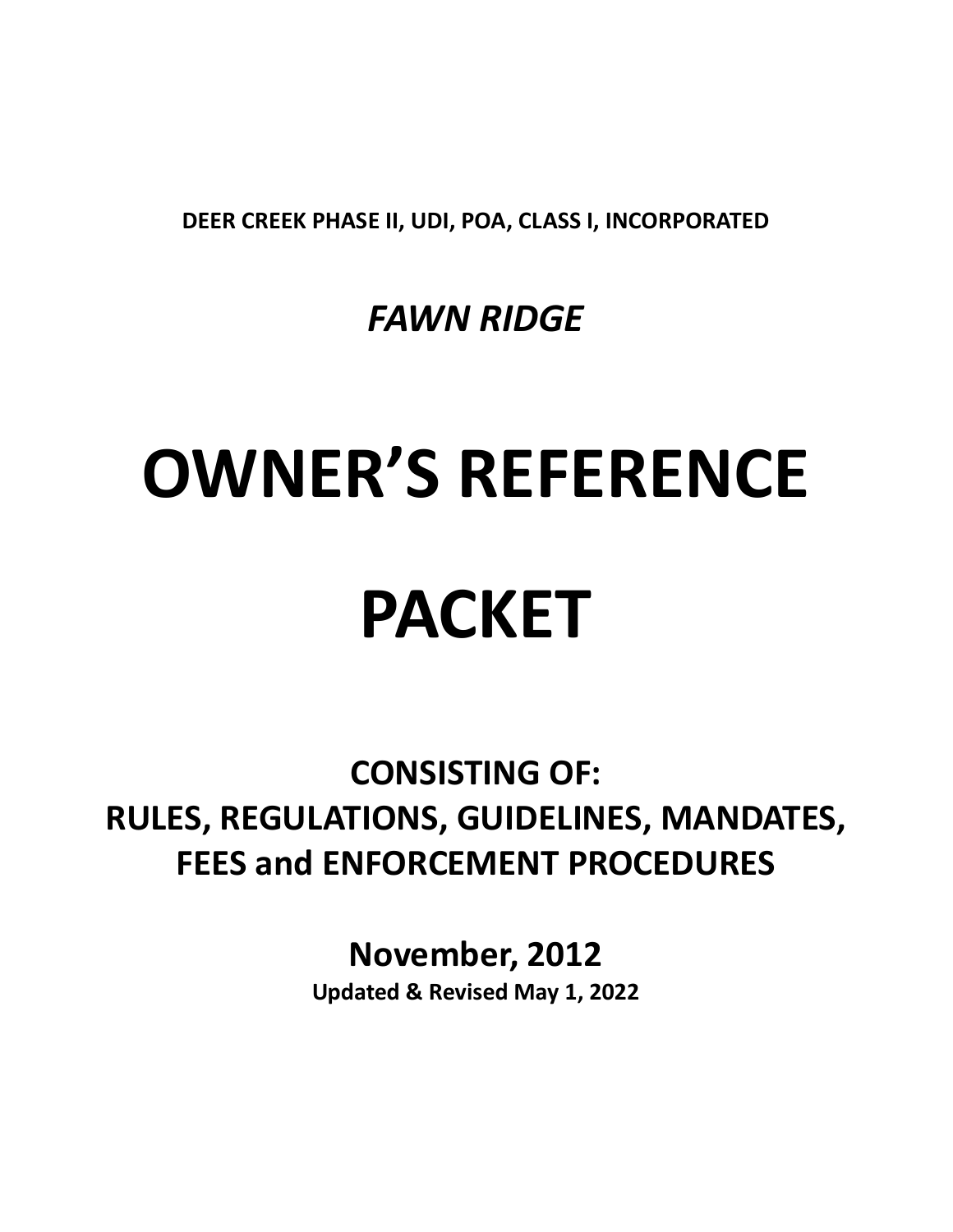#### INTRODUCTION

Welcome to Deer Creek Phase II U.D.I. P.O.A. Class I, Inc. ("Association") more commonly known as "Fawn Ridge" where we do not consider our park a campground, but a family type experience. During the main season many activities are provided for the enjoyment of our owners. Dances, card bingo, dinners, shows, crafts, card playing and various other type activities can be enjoyed by all. Your participation and support in these events is what allows us to provide improvements to our clubhouse facilities.

During the past 20 plus years many improvements have been made based on budgetary planning to go above and beyond what is defined in the Covenants that were handed down by the Courts when we received ownership of Phase II. Your participation is paramount in promoting additional improvements

Over the years rules, regulations and guidelines have been enacted by the Board of Directors after careful review, discussion and voting by the Board taking into consideration the maximum enjoyment for all owners, families and guests understanding that "if it is not in writing it does not exist". These are being published as part of the "Owners Reference Packet" which will be distributed to all owners beginning November 2012. As additions, updates and revisions are made they will be published on the Bulletin Boards, and a copy of the "Owners Reference Packet" will be maintained on the Fawn Ridge website.

Periodic updates will be provided as needed.

Board of Directors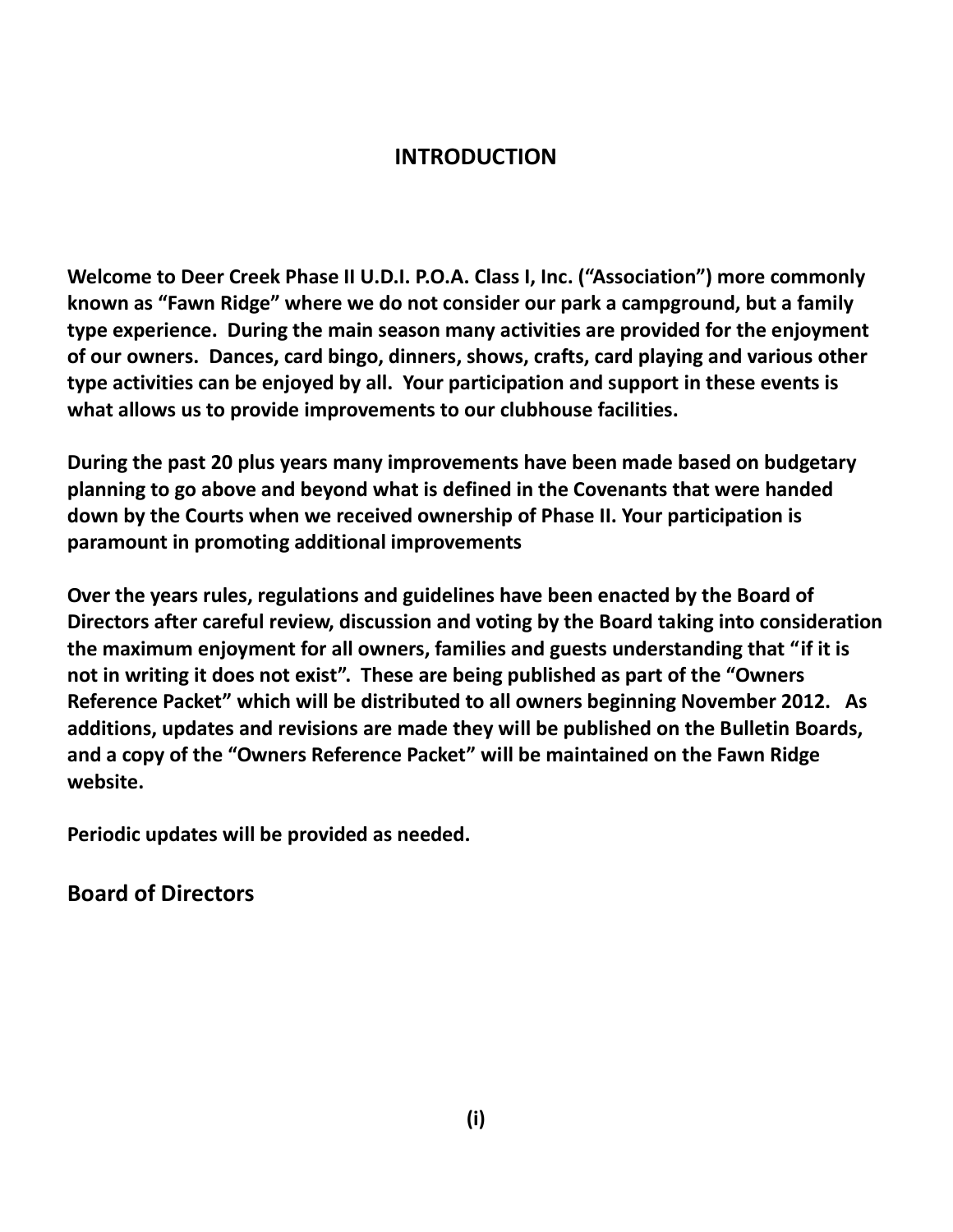# TABLE OF CONTENTS

| <b>SECTION</b> | <b>TITLE</b>                                   | <b>PAGE</b> |
|----------------|------------------------------------------------|-------------|
|                | <b>Introduction</b>                            | (i)         |
| I              | <b>Rules and Regulations</b>                   | 1           |
| $\mathbf{I}$   | <b>Leasing "Week Out/Buy Out" Guidelines</b>   | 6           |
| III            | Storage-Authorized/Unauthorized                | 8           |
| IV             | <b>Rules For Use Of The Clubhouse</b>          | 9           |
| $\mathbf v$    | <b>Fee Schedule</b>                            | 10          |
| VI             | <b>Rules and Guidelines Enforcement Policy</b> | 11          |
| VII            | <b>Board of Directors Responsibilities</b>     | 14          |
|                | <b>Owners Reference Manual Receipt</b>         |             |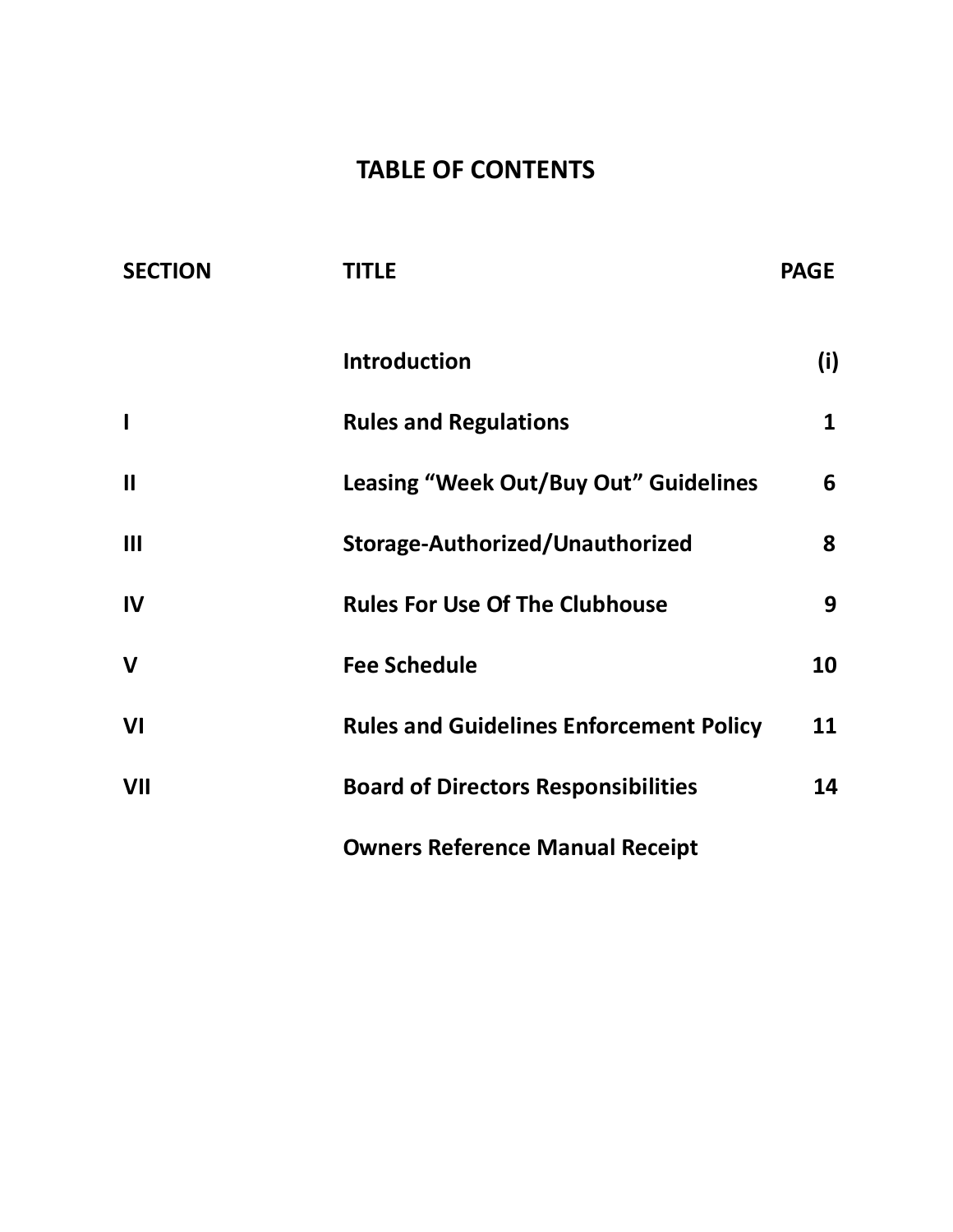### SECTION I

## "FAWN RIDGE" RULES AND REGULATIONS

In order to create an atmosphere for fair equitable compliance and harmonious understanding for all owners at Fawn Ridge the following rules and regulations have been established. All rules, regulations and established guidelines are to be adhered to by the owner, family members and guests. Violation could result in removal from the park, and/or temporary suspension of reservation privileges.

In order to use Fawn Ridge as defined in these rules an owner is an individual with a valid deed having all assessments and fees paid up to date. Non-owners have no right to use these facilities unless they are family members, or guests under the responsibility of the owner.

- 1. The speed limit within the Fawn Ridge is 10 MPH. Repeated violators will be asked to leave the park.
- 2. Park usage is at your own risk. Fawn Ridge is not responsible for loss of, or damage to property of owners, family members and guests.
- 3. Signs and notices may be posted on the bulletin boards and office doors if authorized by the park office. No business is allowed to operate within the park unless authorized by the park office. No business signs are to be posted on sites or RV's and absolutely no soliciting is allowed.
- 4. Facilities are for the use of owners, family members and guest. This includes the club house, swimming pool, tennis court, shuffleboard court, horseshoe pits, bath houses, laundry, dog walk, etc. Anyone else will be considered Trespassing and may be prosecuted.
- 5. All owners, family members and guests are to abide by all rules and guidelines established and approved by the Board of Directors.
- 6. Smoking is not permitted in any Fawn Ridge building, including park models. All smoking material is to be disposed of properly.
- 7. No one under the age of 16 is permitted to use the pool, tennis court, shuffleboard, or be inside the clubhouse unless supervised by an adult 18 years of age or older.
- 8. Common courtesy needs to prevail between owners, family members, guests, Board Members and park staff. Profane, abusive and/or threatening language or aggressive actions will not be tolerated. Anyone engaging in such activity may be asked to leave the park, may be escorted by law enforcement, and may be subject to suspension of park ownership privileges as specified in the Declaration of Covenants for Deer Creek Phase II. Fawn Ridge reserves the right to evict an owner, family member or guest causing damage to park property, and in addition may hold such financially liable for damage and repair. See Section VI "Rules and Guidelines Enforcement Policy".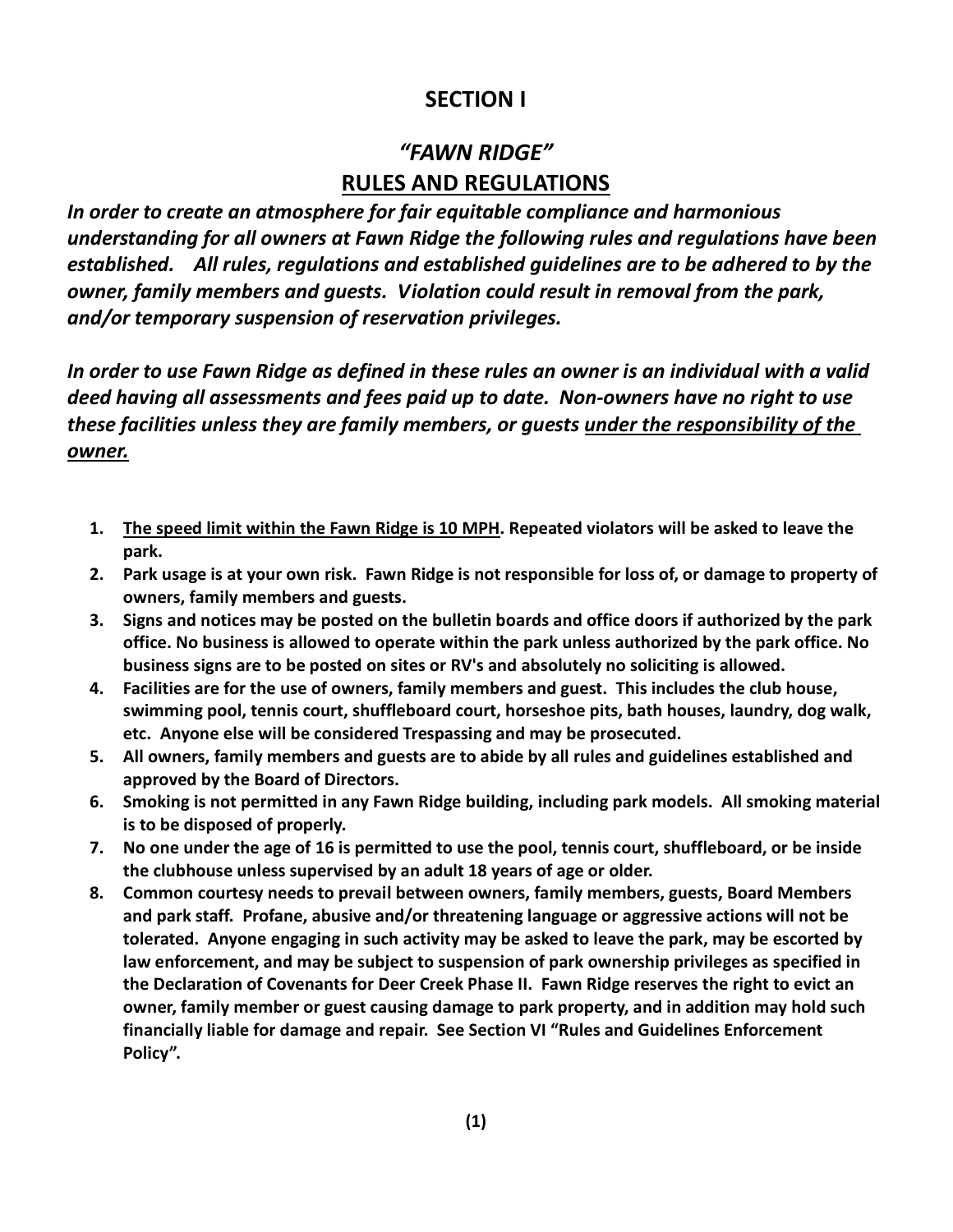- 9. All pets must be restrained on a leash no longer than six (6) feet in length or in a pet enclosure at all times when outside the owners RV and may not enter any buildings, or pool area.
	- (a) Pet enclosures of no more than 30 inches in height, are permitted but must be on the concrete pad.
	- (b) Noisy or aggressive breeds such as Rottweilers, Dobermans, Pit Bulls or dogs weighing over 40 pounds are not allowed within the park. Owners with dogs over 40 pounds preceding 2003 with no aggressive history are allowed until their demise. Exception would be service *dogs* with papers indicating such. No dogs are allowed around food preparation or serving, or pool area.
- 10. Owners are responsible for picking up animal droppings and depositing them in a trash receptacle. A dog walk has been made available for pet owners. Keep your pets from using other campers sites in order to maintain harmony with your neighbors. Only *dogs belonging to UDI Owners are* allowed in the Park.
- 11. In case of emergency, the Park Office is authorized to have any RV or vehicle removed without notice or liability.
- 12. Check out time is no later than 10:00 AM for both campsites and park models. Check in time is 10:00 AM for campsites and 2:00 PM for park models. Exception would be an unplanned situation approved by the Park Office.
- 13. Parking on empty sites is prohibited unless approved by the Park Office.
- 14. Utilizing park utilities for washing of recreational vehicles or passenger/tow vehicle may be done only after paying a charge as set forth on the fee schedule. A cone is to be placed on the owner's site until washing is complete. Upon completion return the cone to the park office. Failure to pay the appropriate Fee will result in a fine.
- 15. Fawn Ridge is a two (2) week-in and one (1) week-out park. Providing space is available week-out leasing is permitted. Park model "week-out" leasing is allowed using same criteria as site leasing. See Leasing "Week Out" Guidelines.
- 16. Fawn Ridge is a right to use park, therefore owners cannot sell, rent or give time to another person, except as follows:
	- (a) Family and Guests, with 7 days advance notice after all buyouts had been satisfied, will be permitted on RV Site #103 through Site #141 only on the north side of the road March 15<sup>th</sup> through January 31<sup>st</sup>. NV Site cost for the Family and Guests are listed in the fee schedule. Park Models with owners making the reservation have no calendar limitation .
	- (b) Under any simultaneous situations the owner must be accommodated first.
	- (c) An owner may leave their unit unoccupied for a maximum of 4 nights per reservation after notification of the Park Office, unless such unit is in storage, or under an Emergency Medical Situation as approved by three (3) Board Members maximum of 6 weeks. An emergency situation is considered an event that is not planned or was unexpected. No storage for "Emergency" purposes.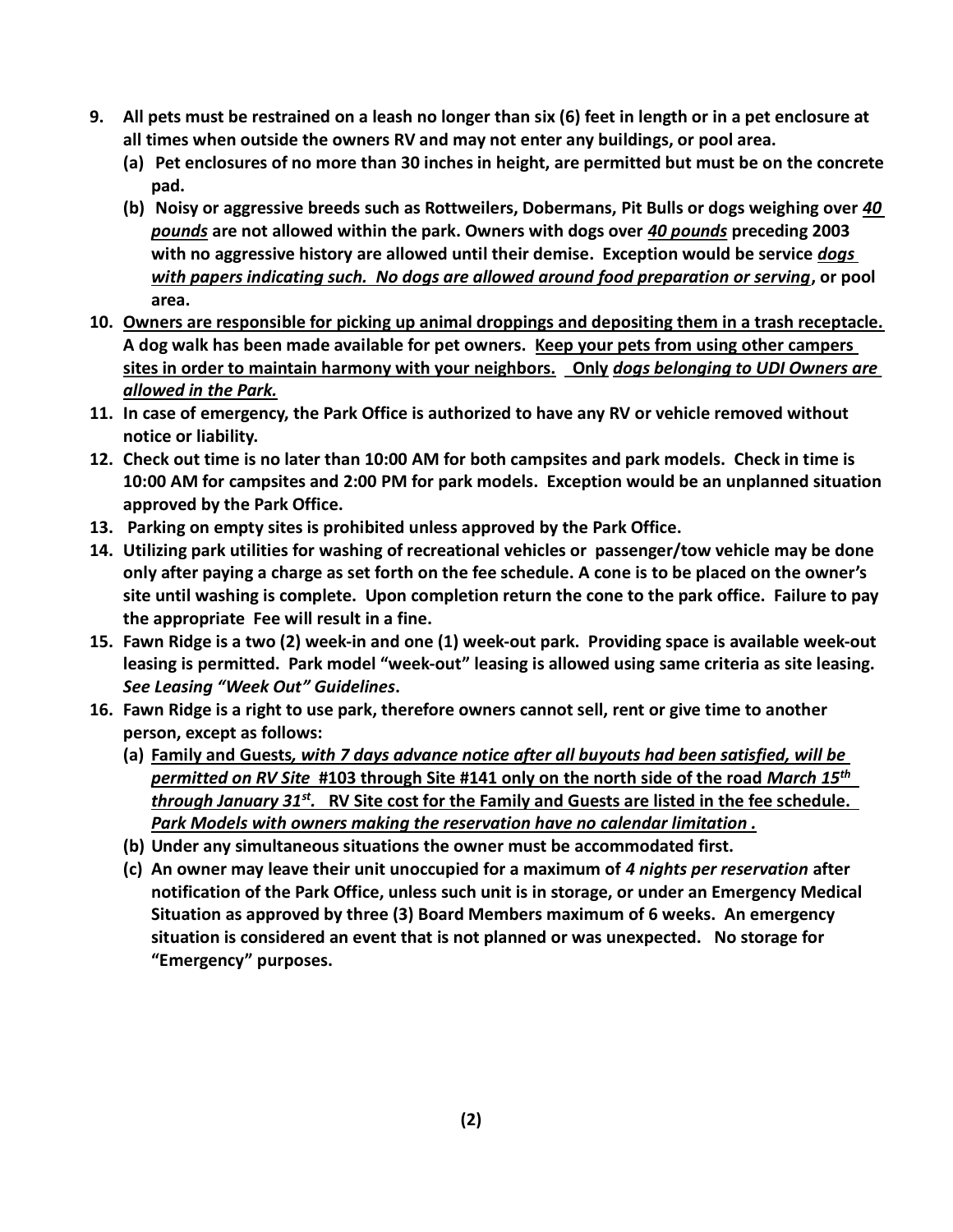- 17. Reservations can be made no more than 90 days in advance and no less than 7 days in advance. Exception being when there are less than 60 spaces occupied, the Park Office can allow owners in with less than 7 day notification, excluding January, February and March. Only three reservations may be on the books at the same time. Camp site reservations must be canceled at least 24 hours in advance of the reservation. Failure to cancel will result in voiding the reservation and will incur a "failure to cancel fee". If you need to delay your arrival due to illness, travel delays, breakdown, etc. you will need to notify the Park Office of the later arrival. This WILL NOT extend the length of your reservation.
- 18. No reservation shall be used to store a vehicle, or RV.
- 19. Owners must make reservations for family members and guest. They may not have more than two (2) reservations at a time. Simultaneous owner reservation request will be given preference over family members and guest reservations and rentals. The Owner is responsible for Family and Guests.
- 20. Open handicap sites may be utilized for those with proper handicap documentation papers on file at the Park Office.
- 21. Reservations for park models can be made no more than ninety (90) days in advance for owners and sixty (60) days in advance for family members and guests and include a deposit as per fee schedule that is not refundable unless canceled at least thirty (30) days in advance of the reservation. All family member and/or guest reservations must be made by the owner.
- 22. No one can use two (2) deeds consecutively and stay in the park over the two(2) week-in time frame.
- 23. ALL ASSESSMENTS, DUES AND ANY OTHER MONIES OWED MUST BE PAID BEFORE RESERVATIONS CAN BE MADE, THE PARK CAN BE ENTERED, OR ANY FACILITIES CAN BE USED.
- 24. Everyone must check in at the office upon entering the park to begin a reservation, buy-out leasing or storage; and deposit your site card in the designated receptacle upon leaving at the end of your reservation, buy-out leasing or storage. Failure to do such will result in going to the end of the line to check back in.
- 25. On site storage is made available on designated sites from March 15<sup>th</sup> through January 3rd. Failure to have your unit out of storage by January 4<sup>th</sup> will result in a "late fee" per day and possible loss of storage privileges. "Reference Storage Authorized/Unauthorized Guidelines"
- 26. All trailers, car dollies and extra vehicle are to be placed along the fence on the south side of the road with a site card attached. No such trailers, dollies, or extra vehicles are to be stored by individuals not on a reservation.
- 27. All accounts are to be paid when due. There is a 10% late charge on any account past due 30 days, and an additional 10% late charge at 60 days. Accounts past due 90 days may be turned over to a collection agency.
- 28. We are allowing outside drying of laundry based on the following restrictions. Ladder drying racks and folding drying racks positioned to the rear of the RV may be utilized. No articles for drying may be hung from RV awnings, RV handrails, or fences. NO CLOTHESLINES ARE PERMITTED.
- 29. Saving of sites is not allowed at any time for anyone.
- 30. Once a site has been chosen and assigned, that person must remain on that site until the end of their reservation, or buy-out. Exception would be in the event of a non-immediate repair due to a utility problem. Once a site is chosen and assigned moving to another site is prohibited.
- 31. Quiet hours are from 10:30 PM until 7:30 AM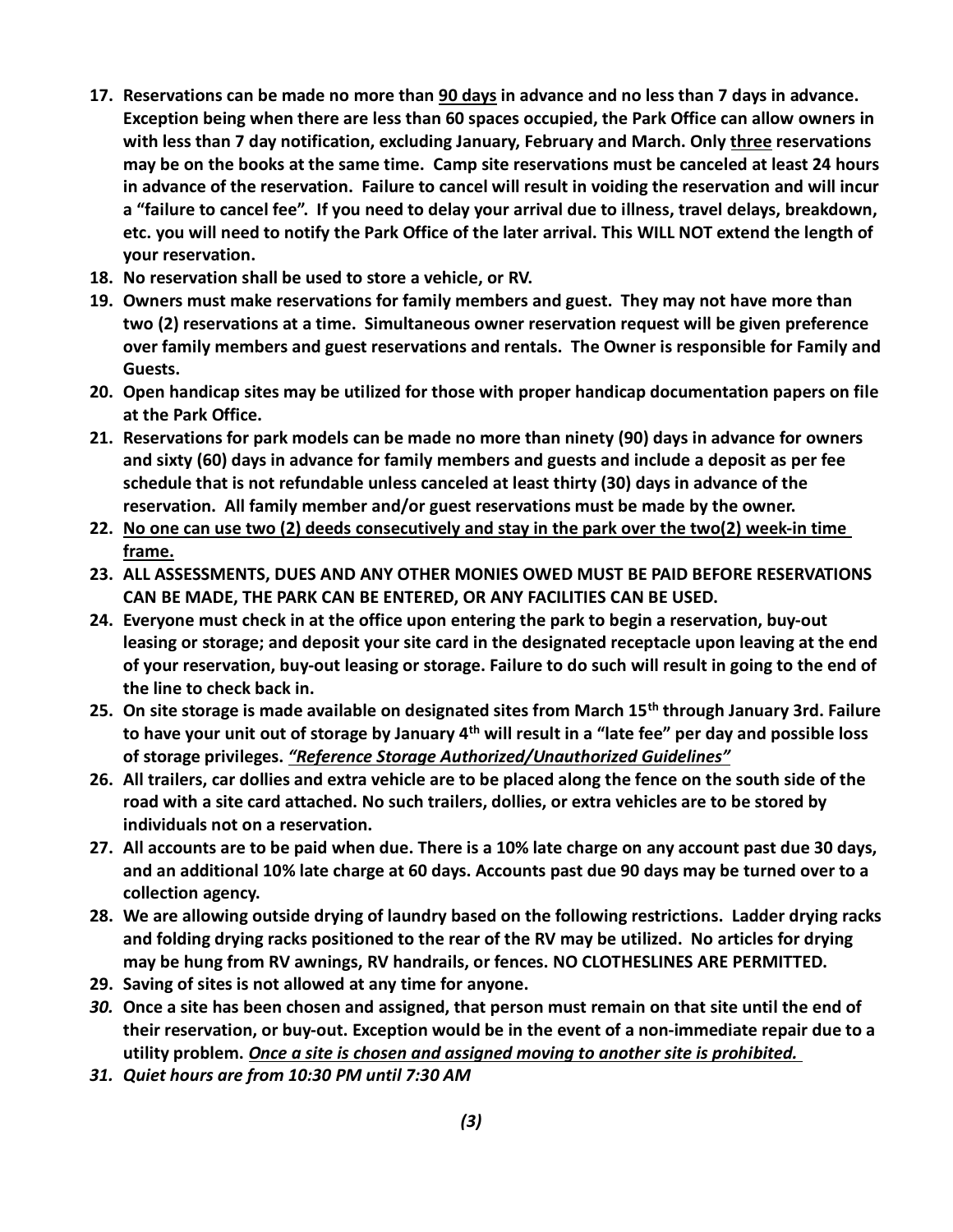- 32. According to the covenants no outside storage buildings are permitted and no tents are allowed.
- 33. Major repairs to RV's and other vehicles are not allowed, except by professional licensed and insured mobile RV repair service, automotive repair or cleaning service. Any repair that could prevent unit from moving at the end of a reservation or buyout week, or could pose a possible environmental hazard or damage to the site will be considered a major repair. Classification of repairs are to be made by office personnel and/or board of directors on a case by case basis as needed.
- 34. Cable TV service is not supplied by Fawn Ridge. Any owner that wishes to have cable TV services need to contact a local cable provider to have service connected, and the owner will be responsible for any fees and charges paid directly to the cable company.
- 35. "Maintenance Fees" are as approved by the Board of Directors. If the owner pays quarterly there is an initial set up fee. If the owner desires to pay quarterly they must notify the office by January  $31<sup>st</sup>$ . If any quarterly payment becomes delinquent the remaining Maintenance Fee is due in full. If the owner has not signed up to make quarterly payments the Maintenance Fee plus a late fee of 10% will be charged after January  $31<sup>st</sup>$  and after February 28<sup>th</sup> the Maintenance Fee plus an additional late fee of 10% will be charged.
- 36. The entrance gate will be kept closed all the time, except for check-in time, and on the evenings of organized activities, with office approval.
- 37. Rental of the clubhouse is permitted from April  $15<sup>th</sup>$  through October  $15<sup>th</sup>$ , as approved by the Activities committee and / or Board of Directors. The per day cost is set forth on the fee schedule. Persons renting are responsible for cleanup, leaving everything as they found it, and liable for any damage that may be caused.
- 38. Only one recreational vehicle will be allowed on a site at any time.
- 39. Fawn Ridge may establish a "User Fee" as approved by the Board of Directors.
- 40. The Park Office will keep one (1) site available for emergency situations as defined in Item 16 (c)
- 41. The swimming pool is for the enjoyment of owners, their family and guest. No glass containers are permitted in the pool area and no swimming is allowed after dark. The pool closes at dusk. Posted rules at the pool are to be followed. No lifeguard is on duty, you swim at your own risk.
- 42. In order to maintain a safe, healthy and desirable looking atmosphere within "Fawn Ridge" all disposables and garbage items are to be deposited in the dumpster. The small trash containers by the Bath House are not for this purpose. Leaving such items on your site will not be tolerated. This includes keeping your site and unit in a desirable looking condition.
- 43. Once an owner sells their deed they no longer have rights to use the facilities in Fawn Ridge, they need to turn their keys/remote into the office, and if justified receive a refund for such. Exowners are always welcome to attend special functions such as dinners, Saturday breakfast, card bingo, plays and etc. Ex-owners may come into the Park and use the facilities as a guest when invited by an existing owner who is presently staying in the Park.
- 44. Changing oil/draining radiators/leaking vehicles/etc. is prohibited and you will be charged for cleaning the site.
- 45. Absolutely no washing or drying of pet blankets in the Parks laundry equipment.
- 46. No personal mail will be given to another person unless the "Mail Authorization Form' is filled out authorizing such. Mail will be saved for owner's having a reservation recorded only.
- 47. Only propane fires will be permitted in the park. No other open fires are allowed.
- 48. All Stored and Live in Trailers must have up to date Plates and Insurance as Required by your State of Residence.
- 49. All Trailers must have a current Park Tag on Storage-Authorized along fence row.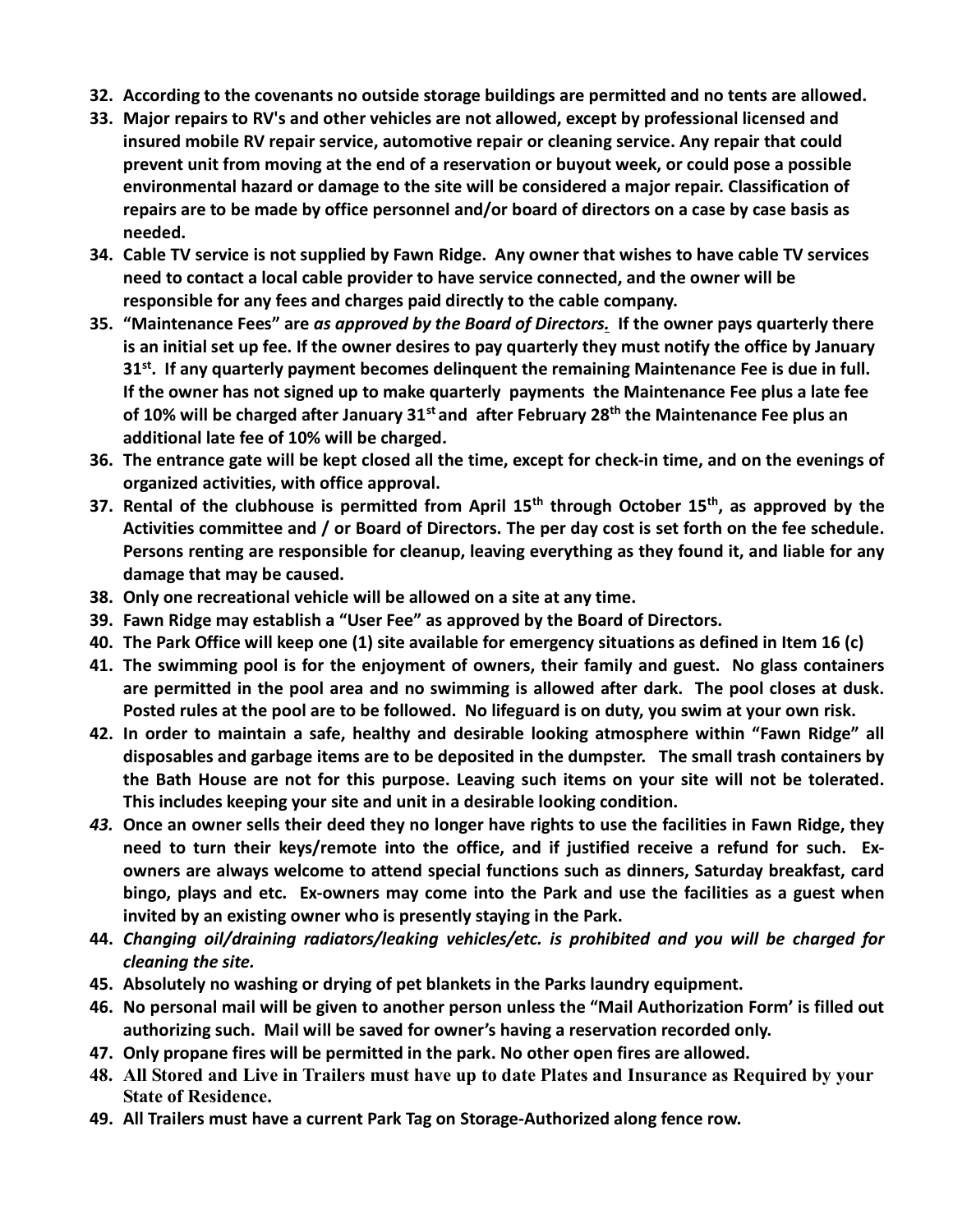- 50. Storage Trailer must be Maintained and kept in good condition. (Tires aired up ETC...)
- 51. No Storage Trailers may remain on Fawn Ridge Property if Registered owner is not at FawnRidge.
- 52. If you store a trailer and lock the tongue. The Office must have a spare key for emergencies.
- 53. During Storage Season if you put your Camper in storage and have an additional Trailer to store it will cost an extra \$2.00 per day if parked in Storage area along fence area.
- 54. All Owners must have a valid phone number on file to stay in the park. (No Exceptions)
- 55. As of 03/13/2022 the Summer 5 week moving Rule has been rescinded

(4)

#### THE CONTRACTUAL WORKERS HAVE THE AUTHORITY TO ENFORCE THE RULES AND REGULATIONS AS PROVIDED AND INSTITUTED BY THE BOARD OF DIRECTORS

ANY VIOLATIONS OF RULES, REGULATIONS AND GUIDELINES BY ANY OWNER, FAMILY MEMBER OR GUEST NEEDS TO BE REPORTED TO THE PARK OFFICE

CONTINUAL VIOLATION OF RULES AND REGULATION MAY INVOLVE THE LOSS OF RESERVATION PRIVILEGES

OWNERS, FAMILY AND GUESTS ARE RESPONSIBLE FOR ANY DAMAGE COSTS.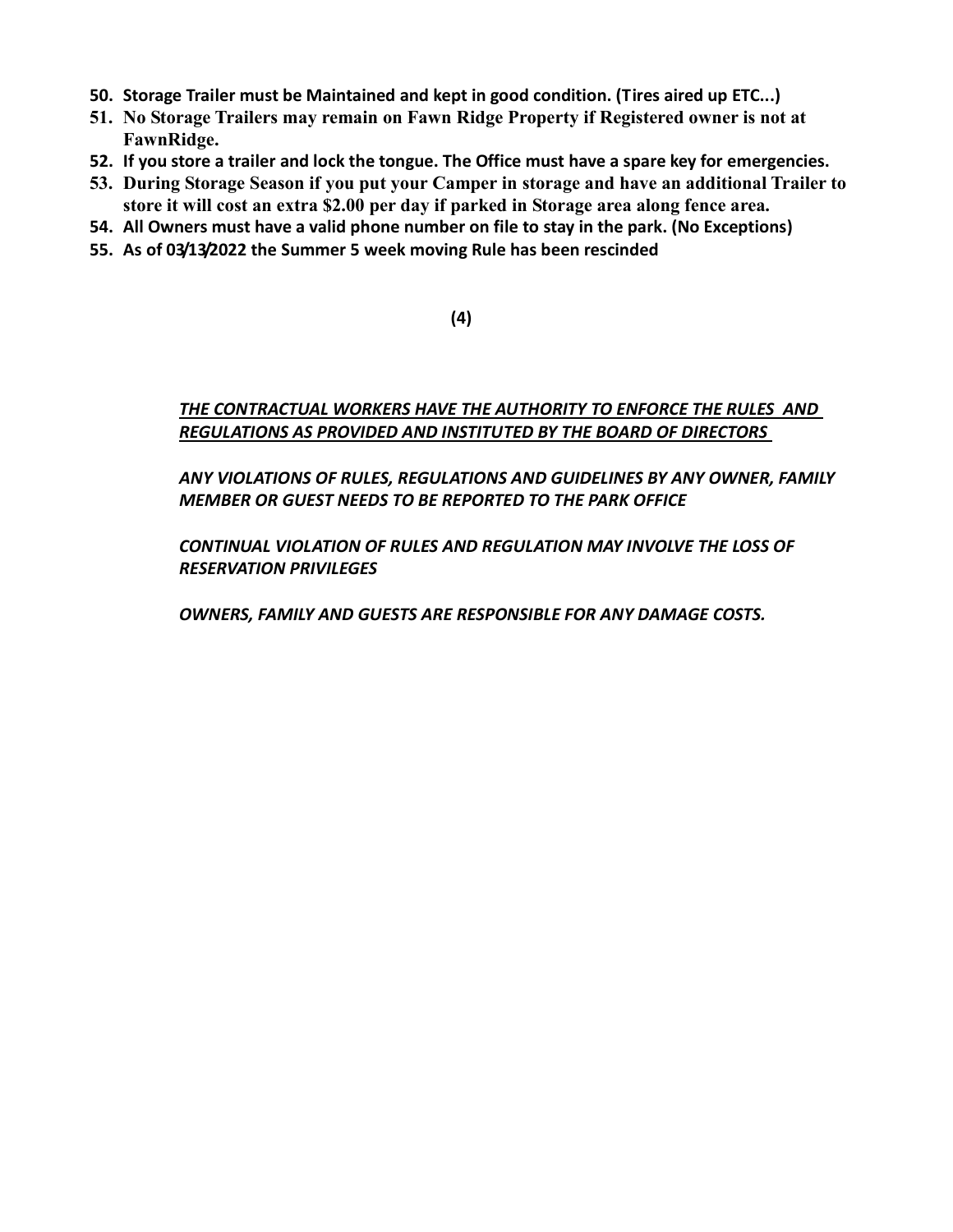#### $(5)$ **SECTION II**

## "FAWN RIDGE" LEASING "WEEK OUT/BUY OUT" GUIDELINES

The purpose of these guidelines is to provide an equitable, fair and smooth system for owners on a scheduled reservation, or "buy-out" leasing. The Covenants describe leasing as an option and privilege. The Covenant and Restrictions clearly states that after fourteen (14) days the owner must vacate the park for a period of seven (7) days. The Board is providing this privilege, and has the right to rescind this privilege with no advance notice.

- 1. An owner must sign the "buy-out" log book in the office no more than 14 days in advance of the lease week. Telephone requests will not be accepted.
- 2. Only one (1) request can be on the log book at a time.
- 3. Buy-out Fees are listed in the fee schedule.
- 4. Seven (7) days of leasing will count as one stay in determining the number of times an owner has used "buy-out" leasing. Days spent in the Park during your "buy-out" are considered your seven (7) days out and will not affect your reservation schedule.
- 5. Guidelines for sites utilized for "buy-out" leasing will be based on the "Regular Season" (Apr.  $1<sup>st</sup>$ through Dec. 31<sup>st</sup>) and the "Peak Season" (Jan. 1<sup>st</sup> through Mar. 31<sup>st</sup>). During the "Regular Season" sites shall be utilized for leasing based on priority and availability with selection by the owner. During "Peak Season" Site 103 through Site 131 on the north and south side of the road (28 sites) can be utilized for leasing based on priority and availability with selection by the owner. Additional buy-out sites may be used after all buy-out sites have been filled, if available. The next open site to be assigned by the office.
- 6. Due to owners coming into the Park on reservation's, an owner on a "buy-out" may request of the Park Office 7 days in advance of their "buy-out" if they can have the requested buy-out. Remember that owner's can make reservations seven (7) days in advance. Site selection cannot be made until the morning of the "buy-out", unless the site is specified by the Office.
- 7. Priority of buy-out availability will be determined by the date and time the owner signed the log book. Also, priority is determined by the number of lease times the owner has used this season. Example: Zero has priority over one, one over two, two over three, etc.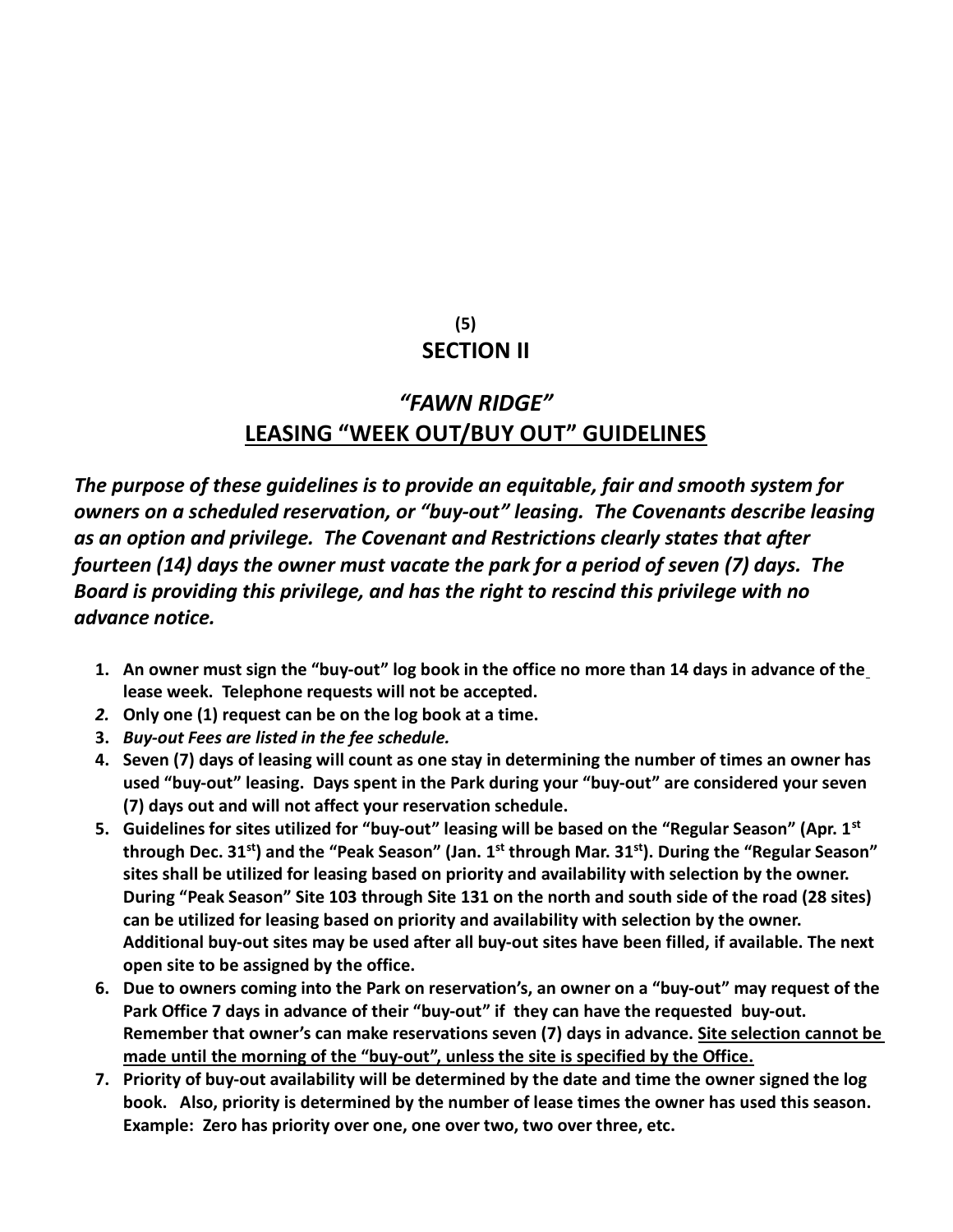- 8. On the morning of their "buy-out" the owner will vacate their reservation site by 10:00 AM and take their site card to the office and leave the Park. They may commence check-in for their "buyout" at 10:00 AM and select their site based on available "buy-out" sites.
- 9. At the end of their lease "buy-out" period the owner shall exit the Park by 10:00 AM. They may re-enter the Park on their reservation at 10:00 AM.
- 10. No owner shall move their recreational vehicle directly from their lease "buy-out" site to a reservation site without first leaving the park and checking back in.
- 11. Based on the low volume of RV's utilizing the Park from May  $1<sup>st</sup>$  to November  $1<sup>st</sup>$  Owners going from a Buy-out to a Reservation/Reservation to a Buy-out do not have to move their unit from the site, for a maximum of five weeks.

(6)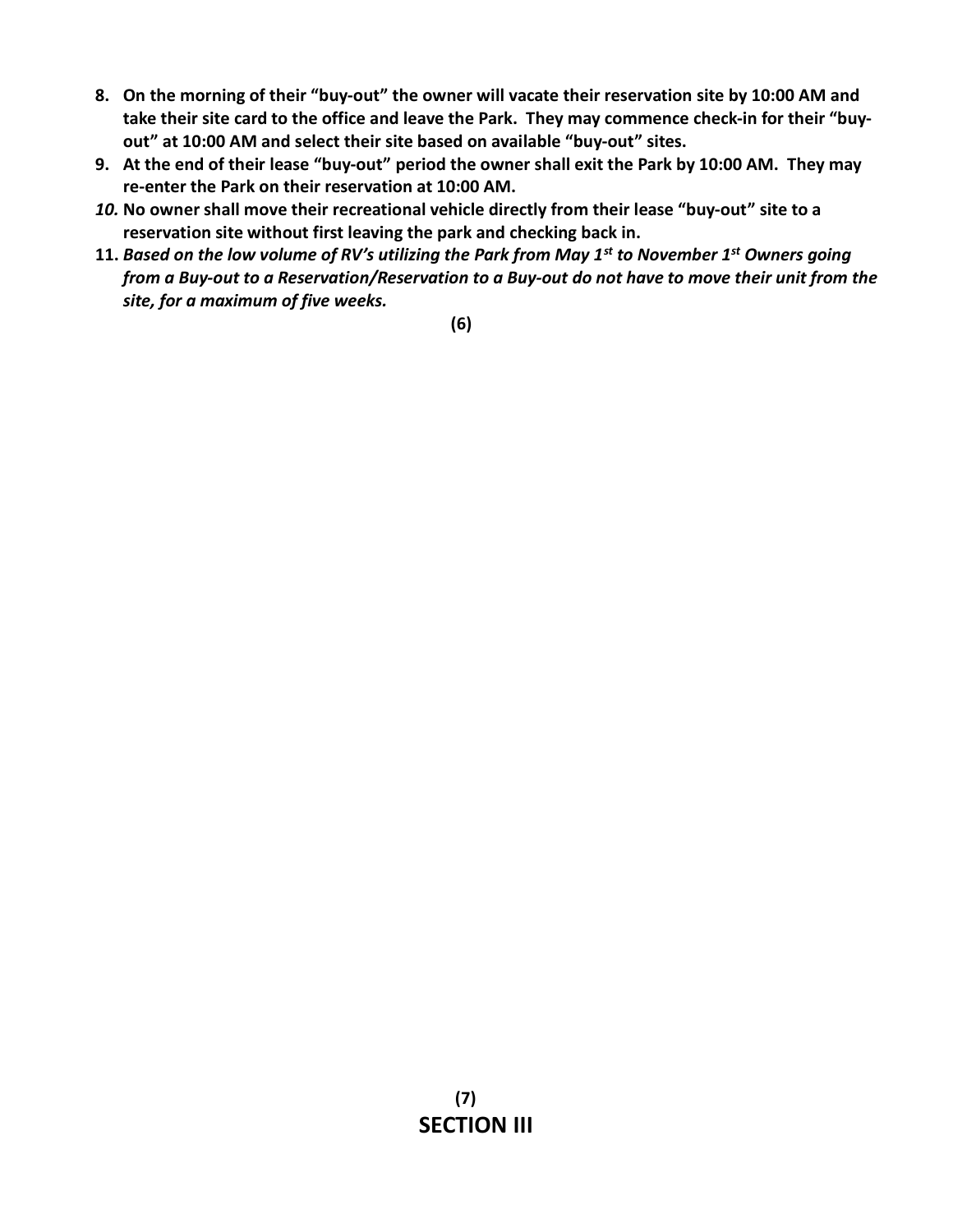# "FAWN RIDGE" STORAGE-AUTHORIZED/UNAUTHORIZED

#### Storage is a privilege provided to Fawn Ridge owners for the purpose of placing their unit in short and long term storage on designated sites and during the time frames specified.

- 1. Storage will be allowed from March 15th until January 4th. No storage shall be permitted during "peak season" from January  $4<sup>th</sup>$  through March 14th. Owners who fail to have their unit out of storage by January 4<sup>th</sup> will be charged late fee per day, and could lose storage privileges.
- 2. RV Storage by the Park Manager/Assistant Manager beginning with site #103 and progressing through site #135 on both north and south sides of the road with exception of site #119. This site will not be used for storage and will remain available for use by members throughout the year. Exceptions only with Board approval.
- 3. Storage fees are charged per day by type selected: Site fee (No Electricity), Site fee (Electricity No A/C), Site fee (Electricity with A/C) Rates are set by the board of directors, and listed in the fee schedule. Note: Any Unit that is being stored "Electricity No A/C" and is found to have their A/C operating will be charged the "Electricity with A/C" rate for the entire period.
- 4. No unit can be stored on any site not designated for storage.
- 5. Any owner in the Park under a reservation that is planning to store their unit short term (30 days or less) shall notify the Park Office upon coming in on their reservation for plans to store their unit so they may be placed on a site designated for storage. Otherwise, they will need to move their unit to a storage site at the end of their reservation.
- 6. An owner that is set to place their unit in storage may move their unit to their storage site the day before their storage begins, and may stay in their unit that night only. Likewise, they may continue their incoming reservation on that site.
- 7. It is highly recommended that any owner that will be leaving their unit unoccupied for a period of time should disconnect, or turn off the water to their unit. This could be highly beneficial in preventing damage to their unit due to line breakage, or leakage.
- 8. Storage shall not be utilized to extend reservations, or in place of Leasing/Buyouts.
- 9. RV's placed in storage for more than two weeks shall retract all slide outs so as not to interfere with mowing. RV is to be pulled forward positioned on the concrete pad as not to extend over the grass.
- 10. No Family, or Friends are allowed to stay in the owner's RV while in storage.
- 11. Storage of utility trailers, dollies, motorcycle trailers and extra vehicle are to be stored in the designated storage area and is for "on-site" owners only. A copy of the "registration" if available shall be provided to the Park Office. A copy of the site registration card is to be placed on the vehicle.
- 12. ALL OWNERS PUTTING THEIR UNIT IN STORAGE MUST READ AND SIGN THE "STORAGE RULES FORM"

 (8) SECTION IV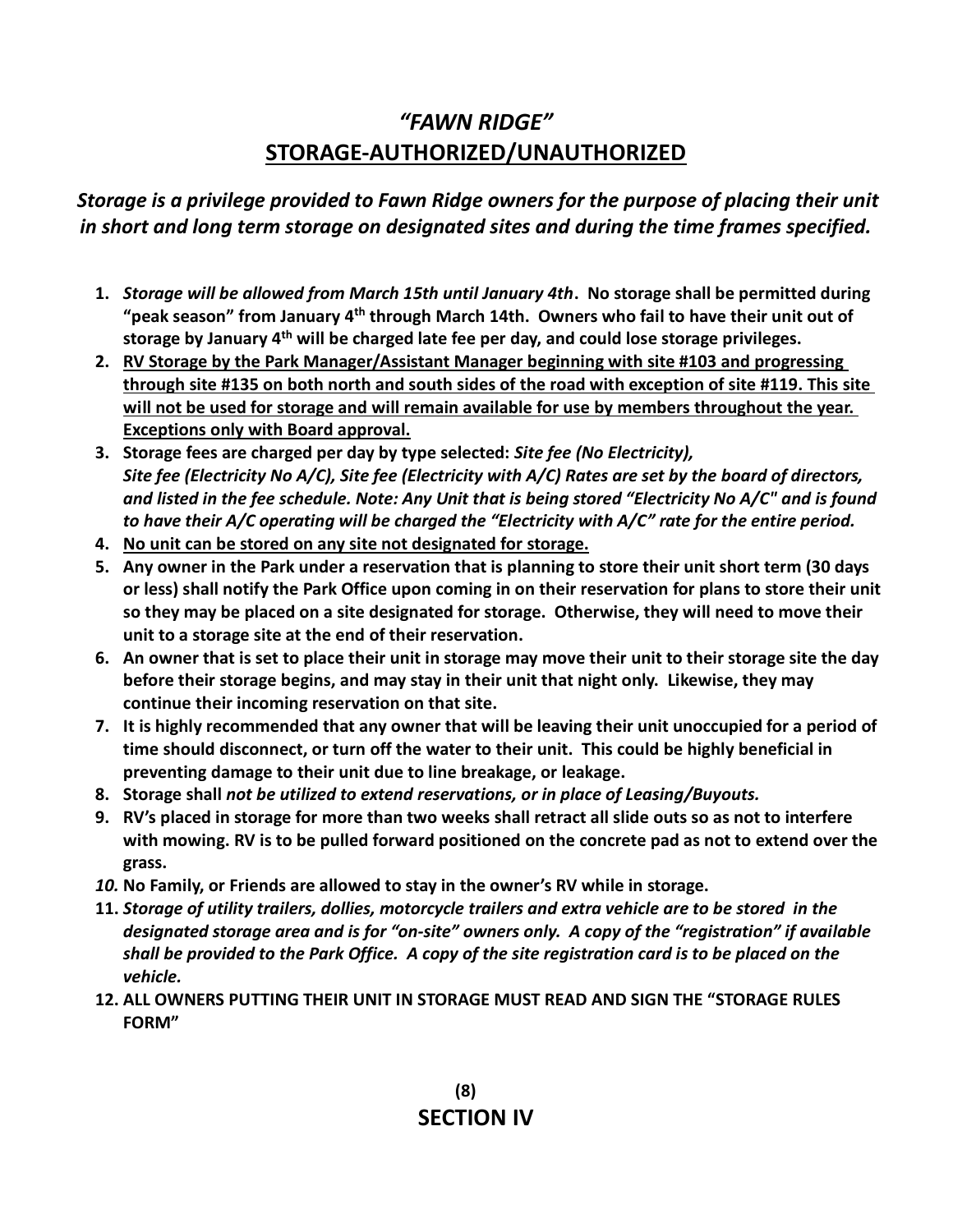# "FAWN RIDGE" RULES FOR USE OF THE CLUBHOUSE

The Board of Directors authorized the formation of an Activity Committee on December 12, 2003 to develop and govern activities and use of the Clubhouse with each officer serving a two year term.

- 1. Officers of the Activity Committee shall be made up of a Chairman, Secretary and Treasurer. Present names of the individuals holding these offices will be posted on the Clubhouse Bulletin Board.
- 2. The Clubhouse is for the exclusive enjoyment of all owners in good standing and their guests 24 hours a day, 7 days a week, unless otherwise posted.
- 3. All scheduled group activities must be pre-approved at least 10 days in advance by the Activity Committee before such activity can be held
- 4. All group activities will be scheduled exclusively by a majority decision of the Activity Committee.
- 5. Only events published on the Activity Schedule have approval of the Activity Committee.
- 6. Smoking is prohibited within the Clubhouse, or any Fawn Ridge building.
- 7. Only authorized service dogs are permitted within the Clubhouse.
- 8. During any approved organized activity use of the television and computers is not allowed, unless otherwise approved by the Activity Committee.
- 9. Your suggestions are always welcomed by the Committee.
- 10. Activity Committee Meetings are held when scheduled after the Board Meetings during the months of November through March, unless otherwise scheduled.
- 11. Any conflict that may arise shall be directed to the Board, or Director in charge of Activities.
- 12. Major changes to these rules must be approved by the Board of Directors.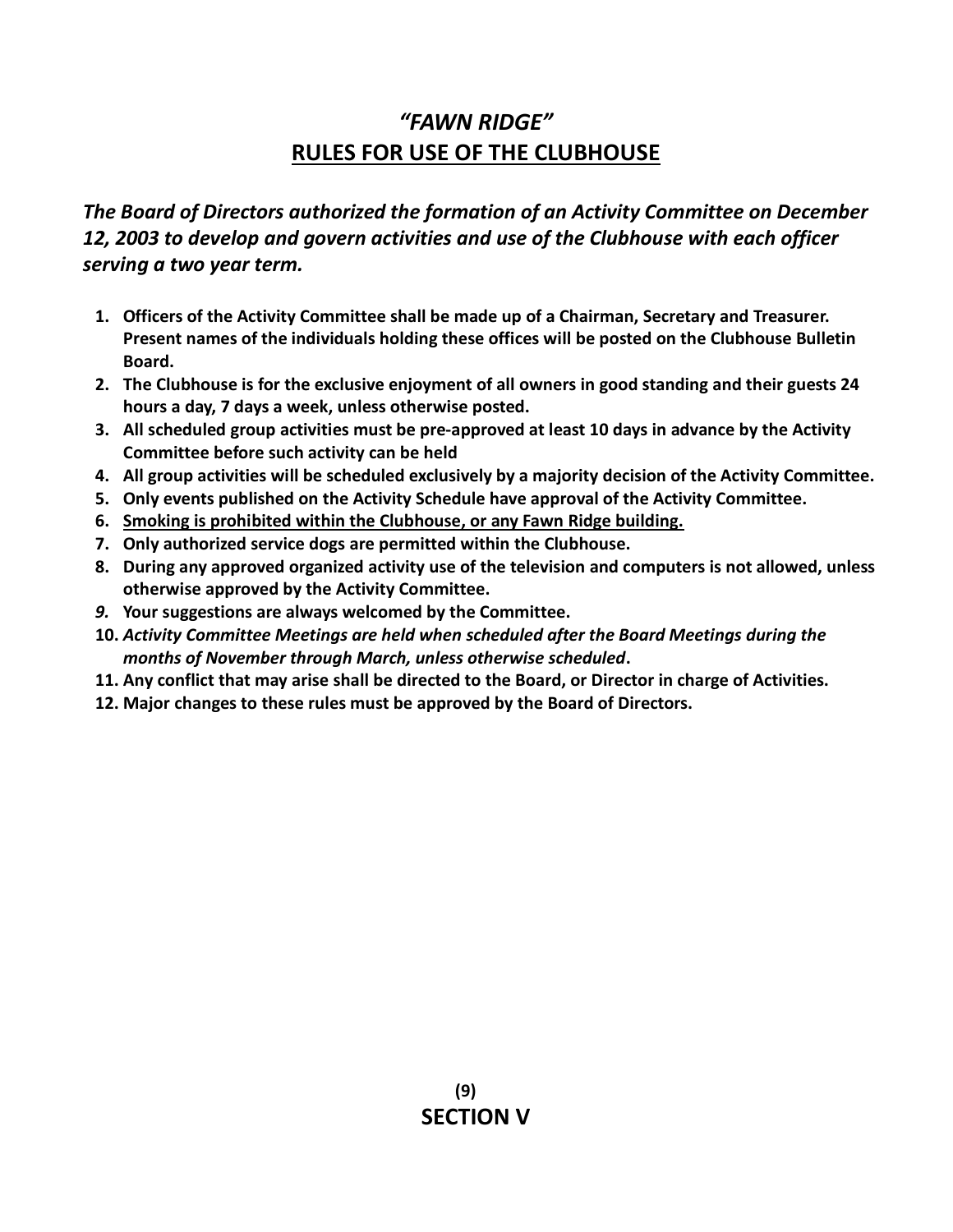# "FAWN RIDGE" FEE SCHEDULE

The Fee Schedule provides information on the various fees that are applied for the operation of Fawn Ridge, and may be revised as needed. It should be noted that all fees need to be paid before reservations can be made

| <b>MAINTENANCE FEE</b>                                                             | \$600.00             |  |  |
|------------------------------------------------------------------------------------|----------------------|--|--|
| <b>QUARTERLY MAINTENANCE SET-UP FEE</b>                                            | \$25.00              |  |  |
| <b>LATE FEE</b><br><b>10% OF UNPAID BALANCE</b>                                    |                      |  |  |
| <b>USER FEE</b>                                                                    | \$3.00 / Day         |  |  |
| LEASING/BUYOUT (WEEKLY) OWNER ONLY                                                 | \$125.00 + User Fees |  |  |
| LEASING/BUYOUT (DAILY) OWNER ONLY                                                  | $$20.00 + User Fees$ |  |  |
| SITE RENTAL FAMILY/GUEST (WEEKLY) MARCH 15TH THRU JANUARY 31st ONLY                | \$175.00 + User Fees |  |  |
| SITE RENTAL FAMILY/GUEST (DAILY) MARCH 15TH THRU JANUARY 31ST ONLY                 | \$30.00 + User Fees  |  |  |
| \$2.00<br><b>STORAGE (DAILY) NO ELECTRIC</b>                                       |                      |  |  |
| <b>STORAGE (DAILY) ELECTRIC NO AC</b>                                              | \$3.00               |  |  |
| STORAGE (DAILY) ELECTRIC WITH AC                                                   | \$5.00               |  |  |
| NOTE: OWNER PAYING THE \$3.00 RATE UTILIZING AC WILL BE CHARGEDTHE \$5.00 RATE     |                      |  |  |
| <b>PARK MODEL DEPOSIT</b>                                                          | \$100.00             |  |  |
| PARK MODEL ONE BEDROOM (DAILY) OWNERS RATE                                         | \$30.00              |  |  |
| PARK MODEL ONE BEDROOM (DAILY) FAMILY MEMBER/GUEST RATE #                          | \$45.00              |  |  |
| NEW PARK MODEL ONE BEDROOM (DAILY) OWNERS RATE                                     | \$40.00              |  |  |
| NEW PARK MODEL ONE BEDROOM (DAILY) FAMILY MEMBER/GUEST RATE #                      | \$55.00              |  |  |
| PARK MODEL TWO BEDROOM (DAILY) OWNERS RATE                                         |                      |  |  |
| PARK MODEL TWO BEDROOM (DAILY) FAMILY MEMBER/GUEST RATE #                          |                      |  |  |
| PARK MODEL FAILURE TO CANCEL FEE (LESS THAN 30 DAYS)                               |                      |  |  |
| SITE FAILURE TO CANCEL FEE (LESS THAN 24 HOURS)                                    |                      |  |  |
| <b>RETURNED CHECK (INSUFFICIENT FUNDS)</b>                                         | \$25.00              |  |  |
| DEED RECORDING ADMIN. FEE ( OWNER TO WINTER HAVEN)                                 | \$50.00              |  |  |
| DEED RECORDING ADMIN. FEE (OFFICE PERSONNEL TO WINTER HAVEN)                       | \$100.00             |  |  |
| RV WASHING FEE (WASHING RV WITHOUT PAYING THE \$5.00 FEE WILL COST \$10.00)        | \$5.00               |  |  |
| PASSENGER VEHICLES/TOW VEHICLES WASHING FEE                                        | <b>No Fee</b>        |  |  |
| <b>NOTARY FEE - OWNER</b>                                                          |                      |  |  |
| <b>NOTARY FEE - NON OWNER</b>                                                      |                      |  |  |
| FAX FEE (INCOMING ONLY) PER SHEET                                                  |                      |  |  |
| (#) OWNER MUST MAKE THE RESERVATION AND IS THE RESPONSIBLE PERSON.                 |                      |  |  |
| NOTE: AN OWNER OWING OUTSTANDING FUNDS TO THE PARK CANNOT ENTER THE PARK, USE PARK |                      |  |  |

FACILITIES, OR MAKE RESERVATIONS.

 $(10)$ SECTION VI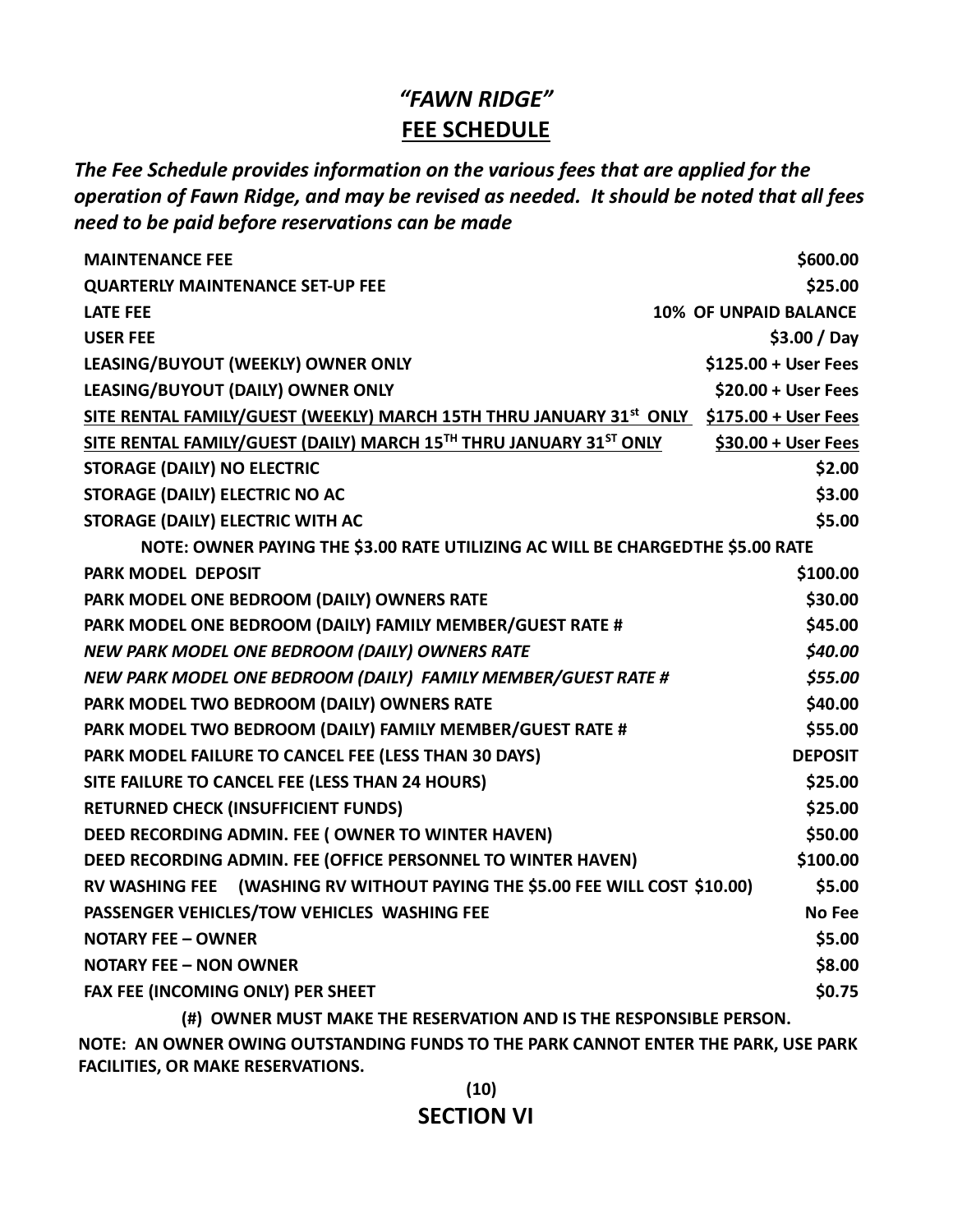# "FAWN RIDGE" RULES AND GUIDELINES ENFORCEMENT POLICY

Deer Creek Phase II U.D.I. P.O.A. Class I, Inc. ("Association") known as "Fawn Ridge" has established rules, regulations, guidelines and periodic notices (collectively "rules") that are voted and approved by the Board of Directors. Such documents and notices are posted on the Park bulletin boards, web site and copies may be obtained at the Park Office, and it is the responsibility of all owners, their families and guests to abide by them. The Rules have been established based on State and Federal Mandates, situations, past experiences and feedback from owners, and they are for the purpose of providing a safe, consistent and enjoyable experience for all owners and their guests. In order to provide a consistent atmosphere the following "enforcement policy" has been established, and will be enforced by the Park Administrator and the Association through its Board of Directors.

#### SEVERE ENFORCEMENT SITUATIONS:

1. Any physical, threatening, or verbal abuse directed at Park Employees, Work Campers, Board Members, family members, guests or any other owner will not be tolerated and may result in immediate removal from the Park, suspension of reservation privileges as determined by the Board of Directors, and may result in legal proceedings and other law enforcement intervention.

- 2. The theft of Park property, other owners property, or the intentional damaging of Park property, other owners property, or the damaging of property without reporting such may result in removal from the Park, suspension of reservation privileges as determined by the Board of Directors, and may include legal proceedings and law enforcement intervention. All cost of such damage will be the responsibility of the person causing the damage to reimburse for, and no admission to the Park will be allowed until such costs for such damage have been reimbursed in full.
- 3. The parking of an RV, or any other vehicle on an unauthorized, non-designated, or unassigned site is not permitted and may result in the owner having to remove such owner's vehicle from the premises and may result in suspension of reservation privileges. Disregard for such rule may result in legal proceedings and other law enforcement intervention. Such guidelines are covered in the Leasing "Week Out" and Storage Guidelines.
- 4. The continual violation of rules, regulations, guidelines, the creation of health hazard situations, or continual disturbances that provide an adverse atmosphere for other owners will not be tolerated. Such violations can result in termination of reservation privileges for a period of time determined by the Board of Directors.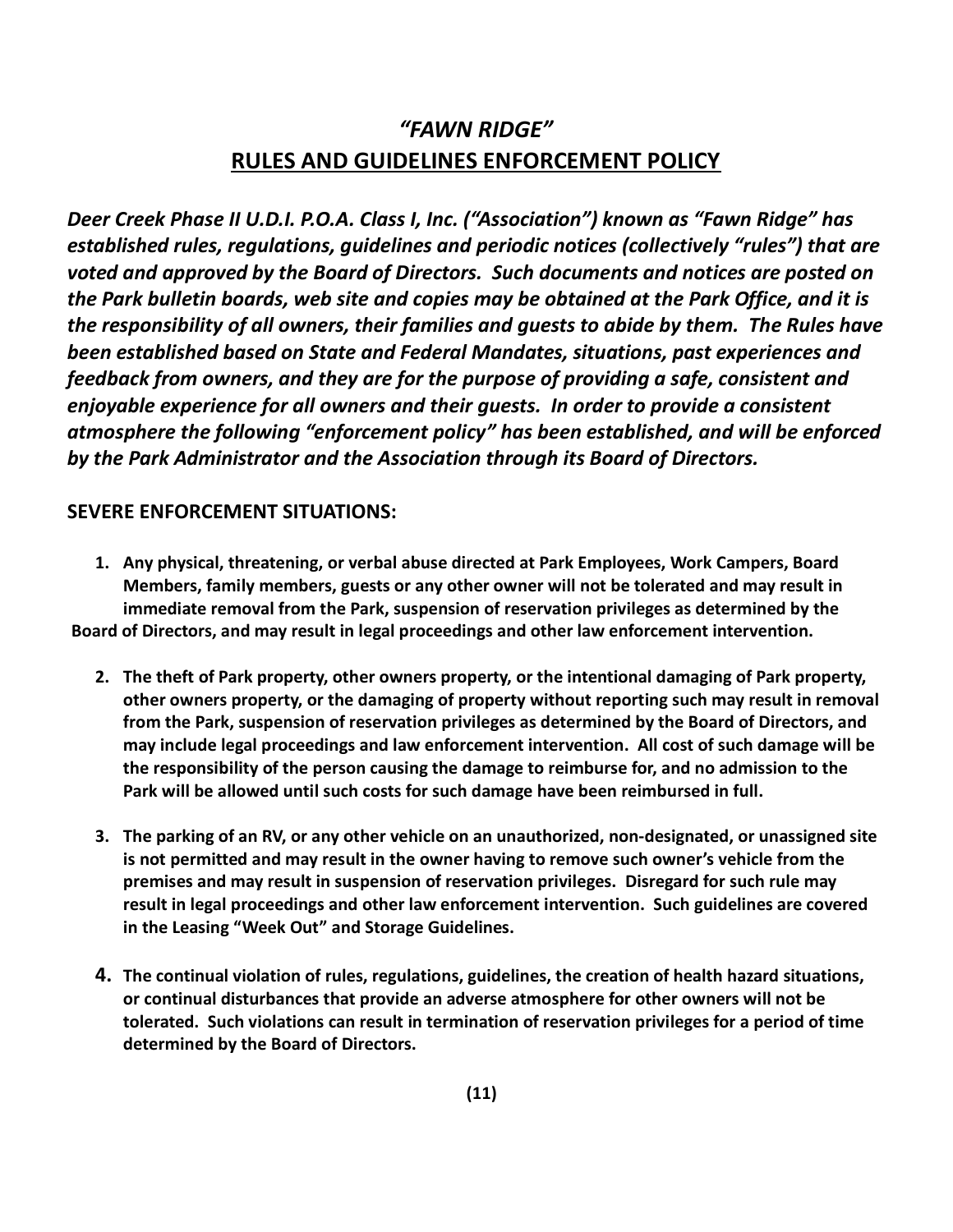#### LESS SEVERE ENFORCEMENT SITUATIONS:

These violations would be considered less severe and may result in "Verbal Enforcement Notification", or "Written Enforcement Notification", but if continued can result in failure to allow admittance and suspension of reservation privileges depending on the severity, or with continual violations as determined by the Board of Directors not specified in the "Severe Enforcement Situations" section. Any rule or guideline that is designated in the Rules & Regulations, Leasing Guidelines, Storage Guidelines, Clubhouse Rules, or any posted notice that is not covered under the "Severe Enforcement Situations" is covered under the "Less Severe Enforcement Situations".

#### DENIAL OF ADMISSION TO THE PARK:

As defined in the Covenants and By-Laws any owner who is in arrears in payment of maintenance fees, or any other monies owed will not be allowed entry into the Park. This includes any owner who is paying on a quarterly basis and is in arrears. Such owners in arrears are required to pay the remaining balance on their maintenance fee plus late fees before they will be allowed to make a reservation.

#### APPEALS PROCESS:

Any owner has the right to appeal any enforcement procedure which is imposed upon such owner. The owner must submit such owner's appeal in writing not more than 48 hours after such enforcement action was taken. An Appeals Committee will be established by the President of the Association to review the appeal. The Appeals Committee will consist of two members of the Board of Directors, two owners selected by the President and the President who will be chairman of the Appeals Committee. In the event of a tie vote on the Appeals Committee, the President will cast the deciding vote. The owner making the appeal will be entitled to be present at the appeals hearing, have the right to testify, present testimony of witnesses, cross-examine witnesses and present argument either himself, or through an attorney at law.

#### ENFORCEMENT FEES/COVENANTS/BY-LAW DEFINITIONS:

As defined in the Association's Covenants and By-Laws the Board of Directors has the authority to establish, revise and enforce rules, regulations, etc. for the purpose of governing the operation of the Park. Enforcement of the Covenants and these Rules and the remedies available for enforcement are set forth in the Covenants and are as provided by law. In addition, the Rules may be enforced in the manner set forth in paragraph 4 of Article IX of the covenants.

Any costs incurred by the Association related to legal fees, or any other costs in the enforcement process will be levied on the person determined guilty of the violation. Based on Article V, Paragraph 2(e) and (f) of the Covenants, the Association has the right to file a lien on the owner's U.D.I. interest in the Park for all amounts unpaid and in arrears, the authority to discontinue the right of the violating or delinquent owner's use of the Park, and the foreclosure of the lien resulting in the forfeiture of the owner's U.D.I. interest in the Park to satisfy the lien for the amount due the Association. Additional actions which may be taken by the Association with respect to the owner in arrears are set forth in the Covenants at Article V, paragraph 2(h).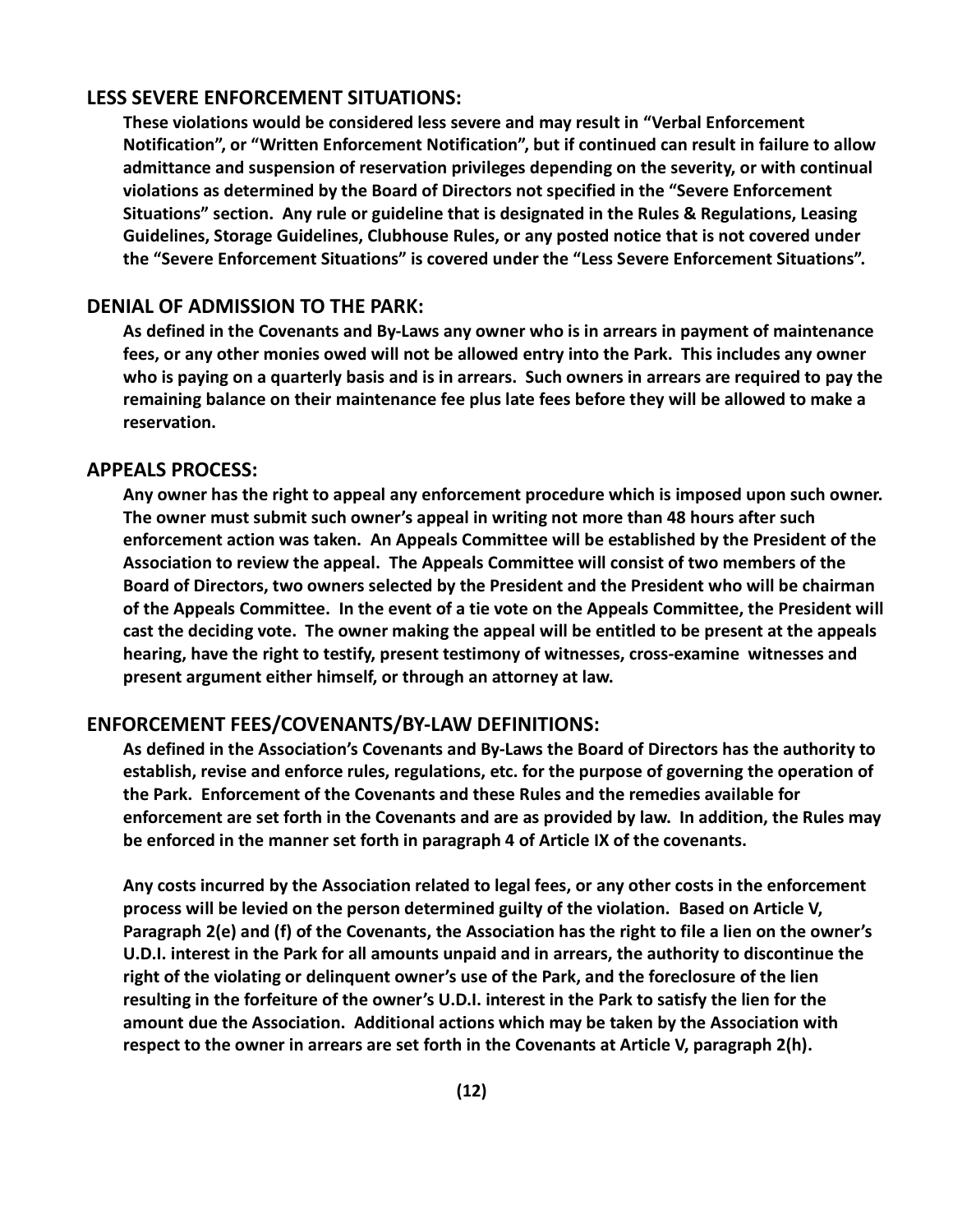Article XI paragraph (g) of the Bylaws of the Association further addresses the failure to pay Maintenance Fees, and in paragraph (h) of such Articles of the Bylaws addresses interest, delinquencies, costs and attorney fees which are payable by the delinquent owner. Article XIII of the Bylaws set forth the obligation of the Board of Directors to provide written notice of any violation of the Covenants and upon passage of 10 days from such notice the owner will be in default. Article XVII sub-section (a) thru (e) of the Bylaws defines the procedure for "Liens and Lockouts".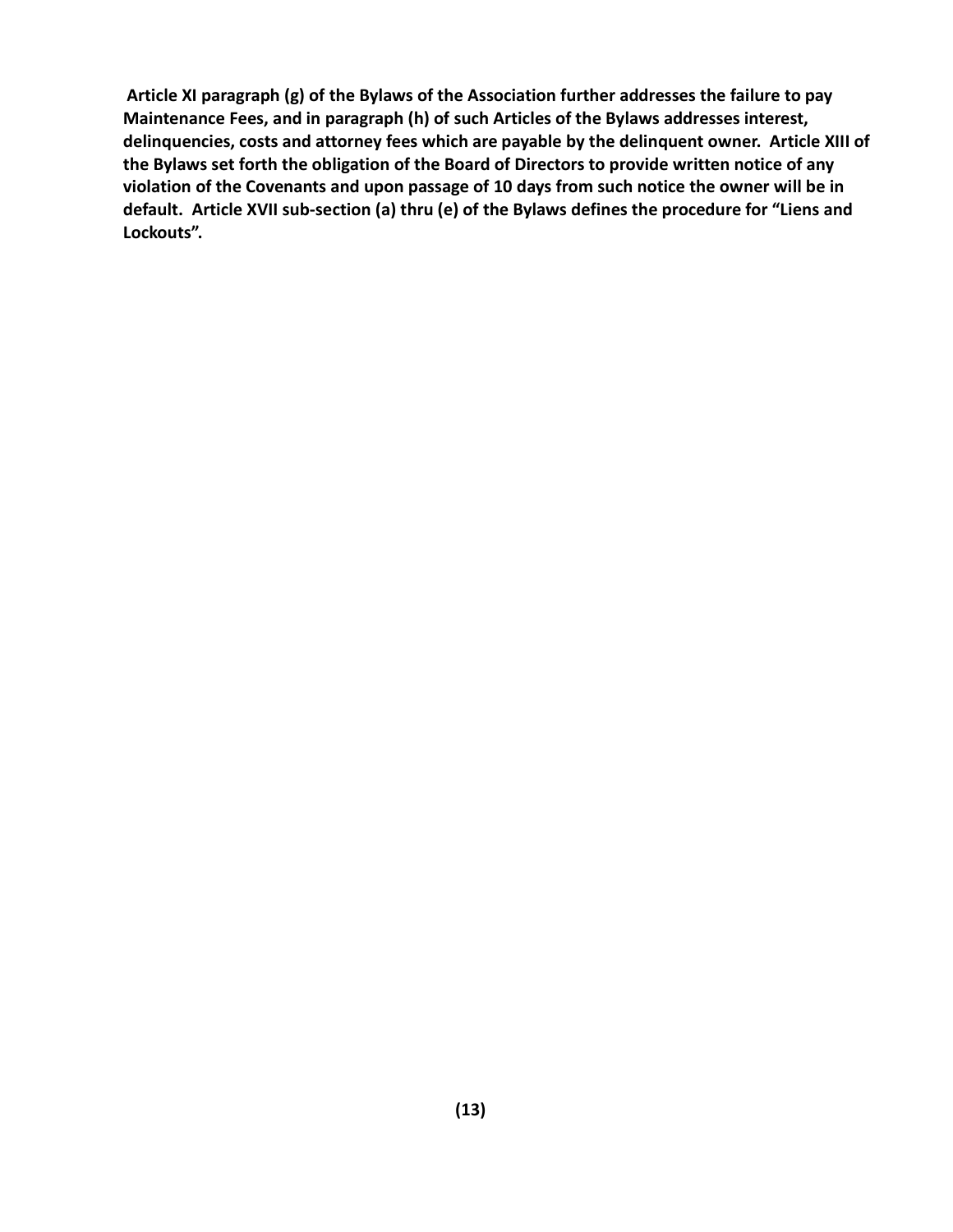# SECTION VII "FAWN RIDGE' DUTIES AND RESPONSIBILITY OF THE BOARD OF DIRECTORS

#### AS DEFINED IN THE COVENANTS AND BY-LAWS THE BOARD OF DIRECTORS HAS SPECIFIC DUTIES RELATIVE TO THE OPERATION OF THE PARK.

- 1. Each elected Board Member will serve a term consisting of two (2) years.
- 2. Owners seeking to become a Board Member must in writing state their desire and qualifications, along with a picture placing such information on the Office Bulletin Board, Bath House Bulletin board and provide a copy to the Office to be placed on file by December  $1<sup>st</sup>$ .
- 3. Board positions shall consist of a President, Vice-President, Secretary, Treasurer and three (3) additional Board Members as assigned to positions nominated by the remaining Board Members.
- 4. In the event of a Board vacancy due to resignation or other circumstances the remaining Board Members are to nominate an individual to serve the remainder of the term.
- 5. Board Members are responsible for the operation, maintaining and enhancing of the Park.
- 6. The Board of Director's are responsible for the establishment and overall enforcement of the Rules and Regulations governing the operation of the Park. They shall oversee the enforcement as written and approved. Exceptions can be made only with the approval of three (3) Board Members.
- 7. The Board will present a Budget for the upcoming year stating projected Income and projected Expenses to be voted on at the November Board Meeting.
- 8. The Board has the authority to establish Maintenance Fees, User Fees and any other Fees to provide for the operation of the Park
- 9. By December  $15<sup>th</sup>$  the Board shall forward to all owners a copy of the upcoming budget, increases in fees, returnable voting voucher for upcoming election and a newsletter.
- 10. The Board has the authority to establish a one-time assessment to fund a specific project not to exceed seventeen (17) percent of the budget projected income.
- 11. It is important that Board Member's be present for the November Board Meeting for Budget Approval, Etc. and the February Owner's Meeting. Absence from other Board Meetings will be with the President's approval.
- 12. The President, or his/her designee is responsible for overseeing the Office Personnel and functions.
- 13. Expenses of over \$500.00 need to be voted on and have Board approval, excluding utilities and other regular expenses. Legitimate Emergency expenditures requires the approval of three (3) Board Members.
- 14. Board Members have the authority to have an owner removed from the Park due to certain violations as specified in the "Enforcement Policy".